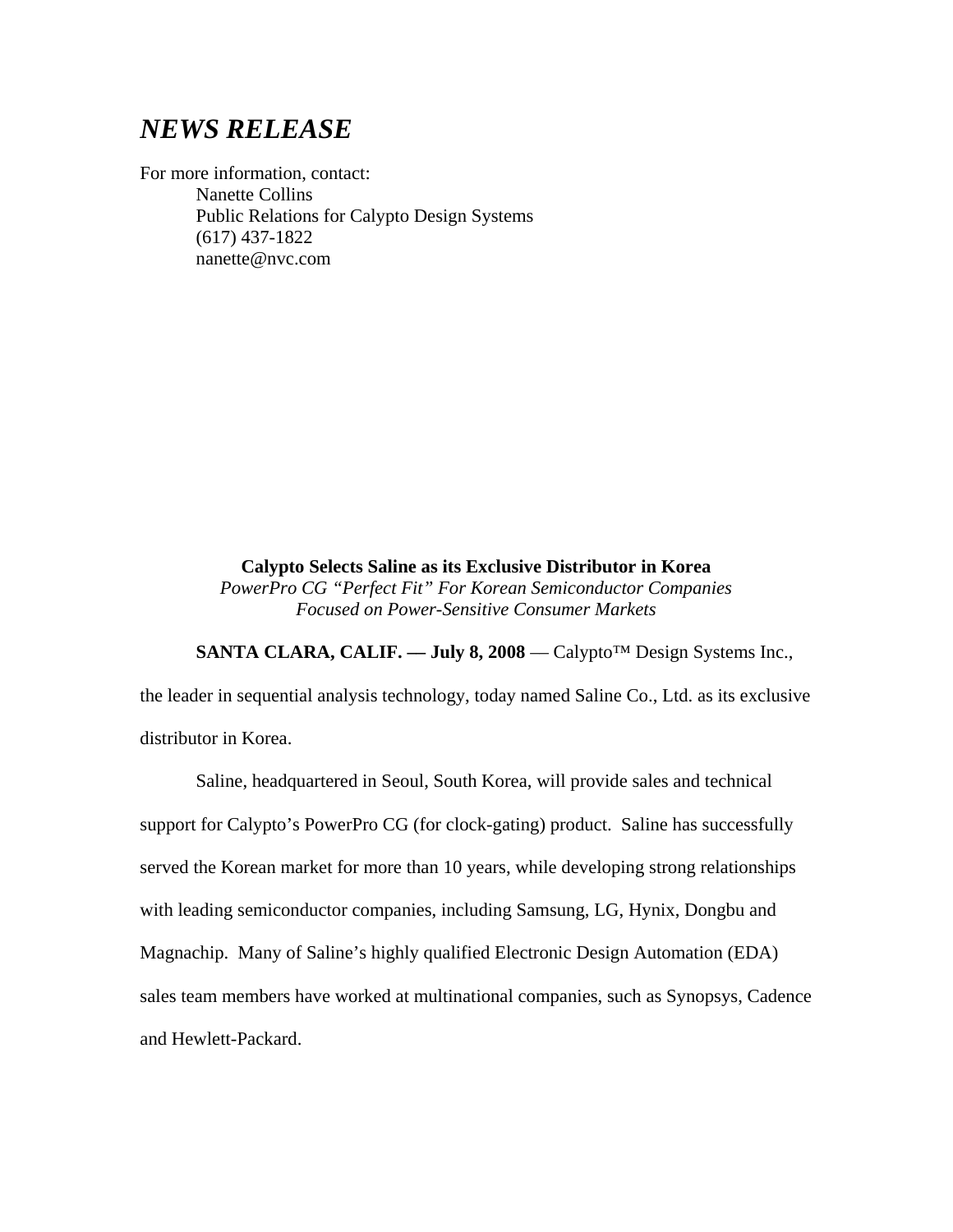"Saline is a highly respected company in Korea," says Doug Aitelli, Calypto's vice president of worldwide sales. "The Korean market has several large, consumer electronics companies that can benefit greatly from the automated power optimization features offered by PowerPro CG."

PowerPro CG, based on patented Sequential Analysis Technology, has been proven to reduce power by up to 60% on customer designs. By evaluating circuit behavior across multiple clock cycles, PowerPro CG is able to identify and insert sequential clock gating enable logic into register transfer level (RTL) designs. PowerPro CG consistently produces better results in significantly less time than manual clock gating.

"Power is a significant design constraint for RTL designers and our customers are constantly looking for better ways to reduce power in their products," adds Hyo-Soon Lim, director of Software Sales & Marketing from Saline Co., Ltd. "PowerPro CG is a unique solution for our customers' power optimization needs; we look forward to a long partnership with Calypto."

## **About Calypto**

Founded in 2002, Calypto Design Systems, Inc. empowers designers to create high-quality, low-power electronic systems by providing best-in-class power optimization and functional verification software, based on its patented sequential analysis technology. Calypto, whose customers include Fortune 500 companies worldwide**,** is a member of the Cadence Connections program, the IEEE-SA, Synopsys SystemVerilog Catalyst Program, the Mentor Graphics OpenDoor program and the Power Forward Initiative. Calypto has offices in Europe, India, Japan and North